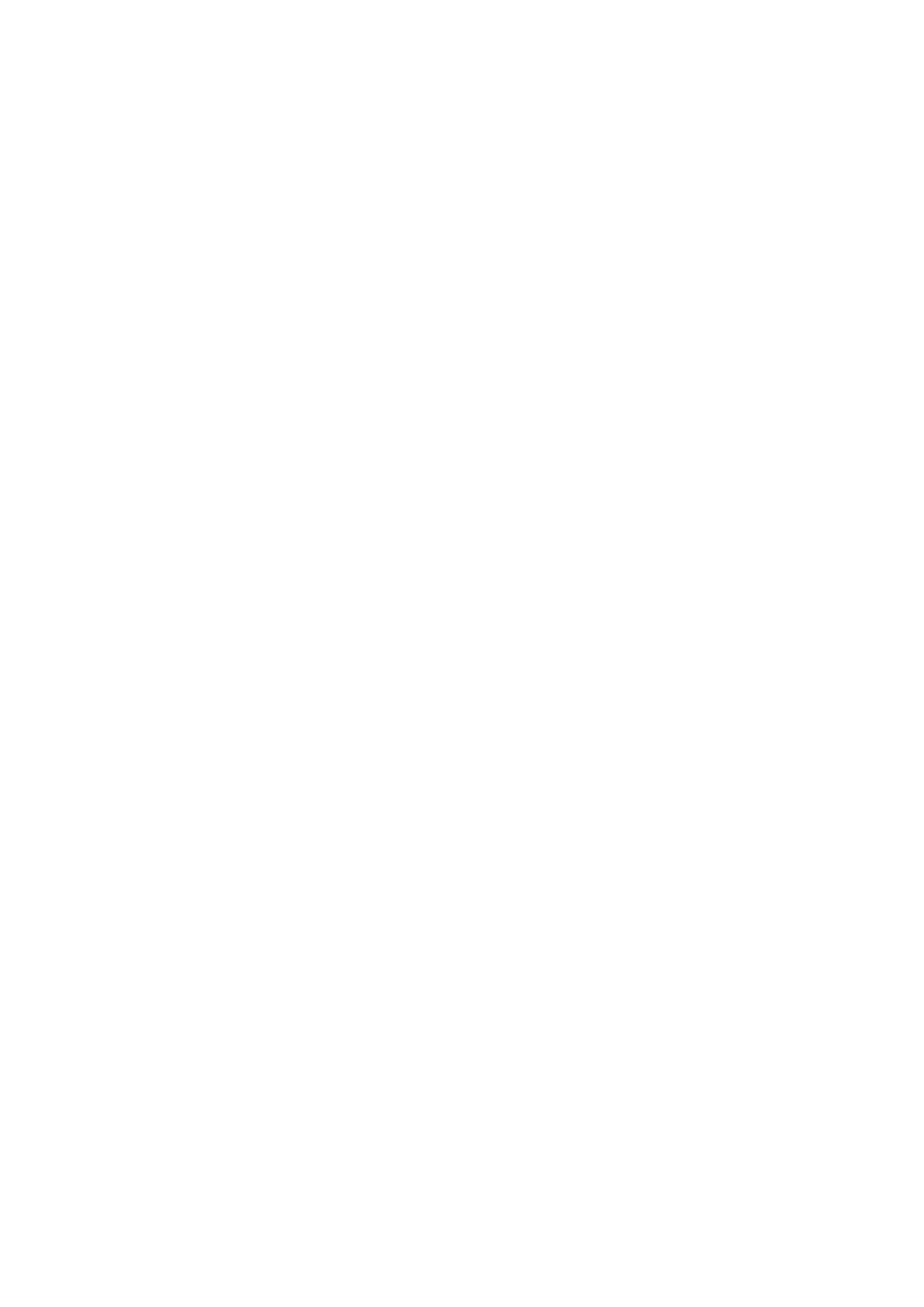

The Maxi Yacht Rolex Cup 2016 is organised by the Yacht Club Costa Smeralda (YCCS) in conjunction with the International Maxi Association (IMA) and sponsored by Rolex SA. The regatta will take place in Porto Cervo from  $4<sup>th</sup>$  to  $10<sup>th</sup>$  September 2016 and includes the Rolex Maxi 72 World Championship 201 6 with a separate dedicated Notice of Race.

## ORGANIZING AUTHORITY AND VENUE

Yacht Club Costa Smeralda

07021 Porto Cervo (OT) - Sardinia - Italy Tel: +39 0789 902200| Fax: +39 0789 91213| Email: <u>secretariat@yccs.it| website www.yccs.com</u>

## 1 . R U L E S

1.1 The regatta will be governed by the following:

(a) The rules as defined in the Racing Rules of Sailing (RRS) 2013 -2016;

(b) The World Sailing Offshore Special Regulations (OSR) Category 3 with life rafts compulsorily on board, except that jackstays are not required to be fitted on deck (amends OSR 4.04);

(c) The 201 6 IMA Class Rules are invoked. In addition Class Rule 3.1 is also invoked http://www.internationalmaxiassociation.com/pdf/2016\_IMA\_Class\_Rules.pdf

(d) The 201 6 Wally Class Rules, provided there is a separate Wally Class category ;

(e) The 201 6 IRC Rules Parts A, B and C shall apply. For the purposes of IRC rules 21.1.5 (d) and (e) this regatta is on consecutive days, yet the sails carried on board need not remain the same for the duration of the event, but sails need to remain the same for each day. The day begins when the boat leaves the dock for the first time each day;

(f) IRC Rule 22.4 is deleted;

(g) ORCsy Rules for the Supermaxi & J Boats categories

(h) IRC and optional ORCi for the Mini Maxi Racer/Cruiser ;

( i) Notwithstanding anything in the above rules to the contrary, power assisted winches, canting keels, trim tabs and water ballast are permitted as long as each is declared on the IRC and/or ORCi or ORCsy certificate;

(j) Exceptions to RRS 77 shall be granted by the OA upon written request prior to the close of registration;

(k) Where a trophy is available for a specific class, the class rules of that class shall apply to boats competing for that trophy (J Class, Wally Class).

(l) The Sailing Instructions (SI) including all the Appendices;

(m) Modification to RRS 51: add "Sails shall not be moved from one side to the other while tacking or gybing. Only in cases of emergency and/or to prevent them from falling into the water or resting in a waterway will sails be permitted to be moved."

1.2 No National Authorities prescriptions will apply except Part 6 of prescriptions of the FIV (Italian Sailing Federation), which will apply only to Italian competitors.

1.3 The Registration Nationality of a boat is indicated by the owner of the boat as set out in the entry form (FLAG section). If not indicated, the sail number and/or the owner's nationality will be used.

1.4 The official language of the 2016 Maxi Yacht Rolex Cup is English. If there is a conflict between languages the English text will take precedence.

# 2. ADVERTISING

2.1 Boats may display advertising in accordance with World Sailing Regulation 20, Advertising Code. Boats shall display Event Advertising in compliance with World Sailing Regulation 20 and as detailed in the SI .

2.2 Boats will be required to display the following throughout the period starting one hour after the completion of registration and ending one hour after the finish of the last race of the regatta:

- (a) Sponsor's pennant on the backstay;
- (b) Sponsor's decal on each side of the bow;

(c) In addition , boats will be required to display the event battle flag and a sponsor pennant on the forestay throughout the same period while moored.

#### 2.4 The OA will supply the pennants, decals and flag at registration.

2.5 The OA may also require the installation, at no cost to competitors, of on board video cameras for the official television production and/or a tracking system.

2.6 Boats intending to display advertising during the regatta shall state in the entry form the nature of such advertising. All advertising shall be approved by the OA.

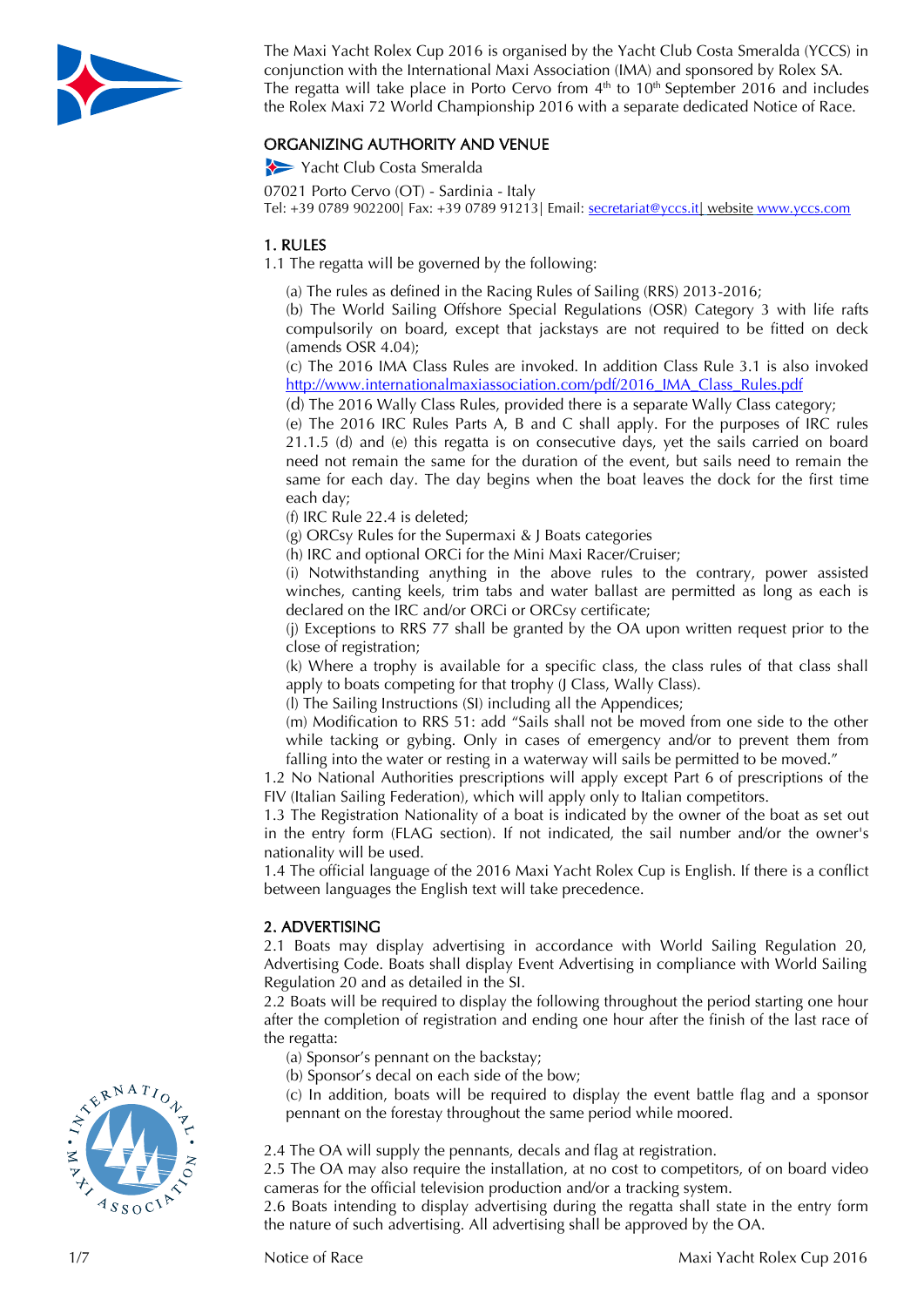

2.7 Boats are responsible to inform advertisers and sponsors that no activities advertising any brand will be permitted ashore within the Marina area without the consent in writing of the OA obtained before the start of the regatta.

## 3. ELIGIBILITY

3.1 The regatta is open to the following boats:

 Boats with a LH not less than 18.29 of all categories as defined by the IMA Class Rules, with a valid rating certificate as specified below, except Maxi 72 Class boats (which will sail in a separate World Championship).

Required Rating Certificates (please note 3.2):

Supermaxi & J Boats: ORCsy Wally boats: IRC Maxi Racer boats: IRC Maxi Racer/Cruiser boats: IRC Mini Maxi Racer boats: IRC Mini Maxi Racer/Cruiser boats: IRC and optional ORCi (4.2)

3.2 The fleet may be divided into categories based on the number of entries and type of boats. Based on IMA Class Rules, potential categories include: Racer, Racer/Cruiser, Wally and Supermaxi.

3.3 A minimum of four boats is required for separate category scoring, unless the minimum is waived by the OA, with the approval of the IMA.

3.4 Categories may be further split into groups for additional trophies.

3.5 IRC rating certificates (ORCsy rating certificates for Supermaxi & J boats and/or ORCi for Mini Maxi Racer/Cruiser) submitted with the entry form shall be issued by the appropriate Rating Authority. All valid rating certificates shall then be approved by the IMA Technical Office (ATO.) who may require full or partial re-measurement of any boat. For approval please apply to: technical@internationalmaxiassociation.com.

3.6 J Class boats will start, race and be scored with the Supermaxi Category. If 3 or more J Class boats will enter, the OA will consider a dedicated start with a separate scoring under J Class Handicap Rule and dedicated trophies.

## 4. ENTRIES, ENTRY FEES

4.1 Entries shall be made on the entry form available on the event web site (www.yccs.com). The Entry Form shall be received by the YCCS Race Office, completed in full, not later than 21<sup>st</sup> July 2016, accompanied by a non-refundable entry fee of  $\epsilon$ 3.000. The entry fee for YCCS Members and IMA Members is reduced to € 2.500.

4.2 The Entry Form shall be accompanied by a copy of the current IRC rating certificate or ORCsy certificate for Supermaxi and J boats entrants. Mini Maxi Racer/Cruisers may submit both an IRC and ORCi certificate if the boat elects to be scored under both rating systems.

4.3 If a boat elects to reconfigure the sail plan or change any other measurement values requiring a new rating certificate, the new certificate shall be received by the OA, and approved by the IMA ATO, not later than  $18.00$  on  $30<sup>th</sup>$  August 2016 unless specially authorized by the OA. Any changes on rating certificates after the  $30<sup>th</sup>$  August 2016 may only be as a result of inspections and controls.

4.4 Boats that do not comply with the registration requirements by the deadline specified by the Notice of Race and/or the SI's, may be subject to a 1% penalty added to elapsed time for all races.

4.5 The OA retains the right to refuse any entries for any reason. Entry confirmations will be communicated by the OA For late entries moorings are not guaranteed and mooring fees are not included in the entry fee.

4.6 The entry fee can be paid by Credit Card (VISA or MASTERCARD) or by bank transfer with payment details provided on the entry form. If the payment is made by bank transfer, a copy of the transfer confirmation is to accompany the entry form.

### 5. PROGRAM

5.1 Seven races are scheduled.

For the Maxi, Mini Maxi Racer/Cruiser, Supermaxi and J Class boats, only coastal races will be sailed.

For the Wally Class and Mini Maxi Racers; three coastal races and two days of windward/leeward racing (with 2 races each day) are scheduled.

5.2 The scheduled time of the first warning signal each day will be at 11.30.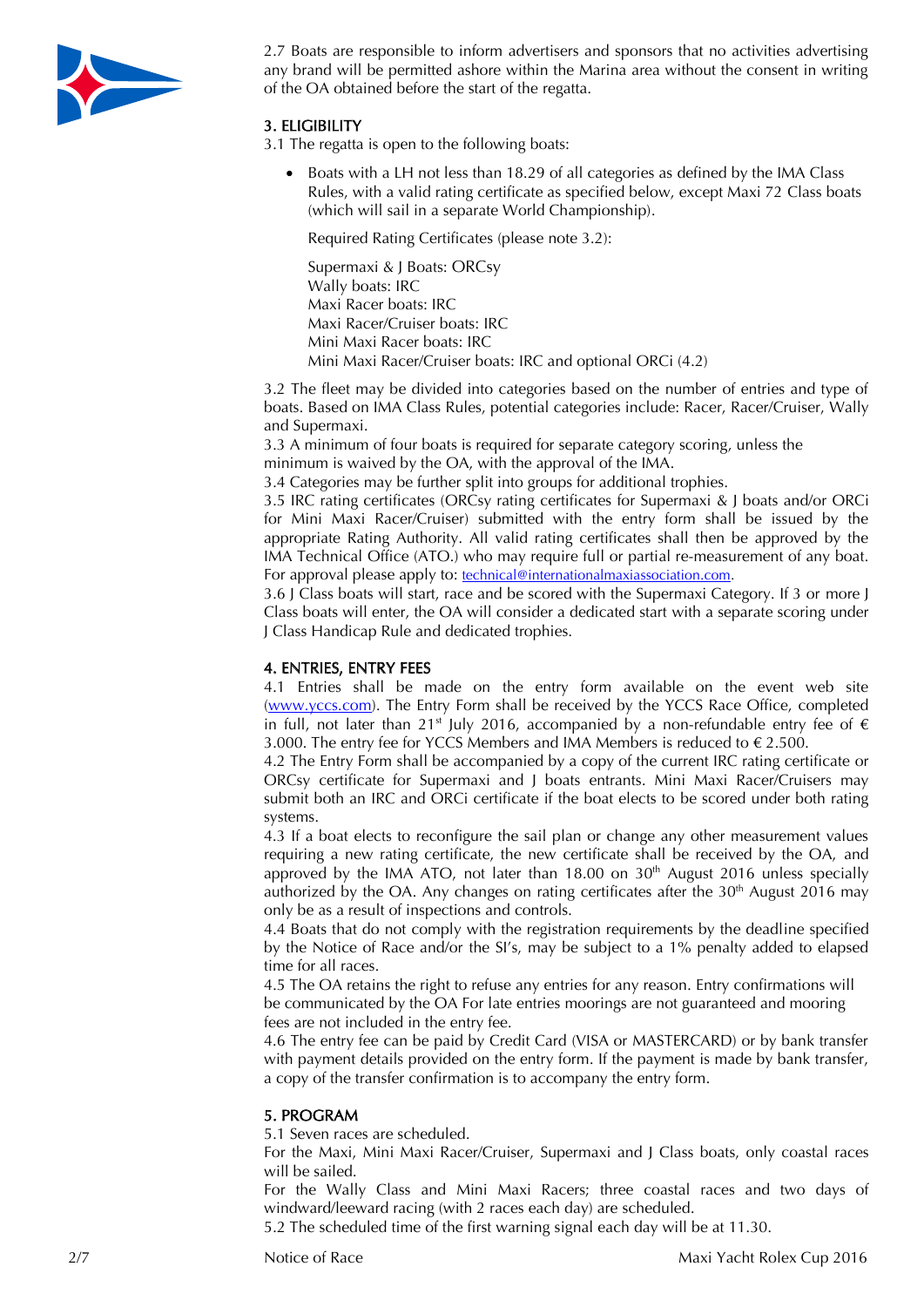

The IMA Annual General Meeting will be held at the YCCS on the lay day at 10.30 or in the late afternoon if there is a re-sail that day.

5.3 Sunday 4th September: Registration, Measurement, Inspection and Skippers' Briefing to be held at YCCS Clubhouse at 18.00.

| 5.4 Racing days<br>Monday, 5 <sup>th</sup> September | Race (s)          |
|------------------------------------------------------|-------------------|
| Tuesday, 6 <sup>th</sup> September                   | Race (s)          |
| Wednesday, 7 <sup>th</sup> September                 | Race (s)          |
| Thursday, 8 <sup>th</sup> September                  | Lay day or resail |
| Friday, 9 <sup>th</sup> September                    | Race (s)          |
| Saturday, 10 <sup>th</sup> September                 | Race (s)          |

5.5 Prize giving, Saturday, 10<sup>th</sup> September at 17.30.

5.6 Three races are required to constitute a series.

5.7 Alteration of program: The OA and/or race committee reserve the right to modify the program according to weather conditions or other unforeseen reasons.

#### 6. MEASUREMENTS AND CONTROLS

6.1 Boats shall be available to the Measurement & Inspection Committee no later than 10.00 on September  $4<sup>th</sup>$  and will be subject to inspection and control, which may include measurement, equipment checks and weighing or determination of displacement by other means as approved by the IMA ATO. Boats may be inspected and/or check measured at any reasonable time before or during the regatta.

6.2 Sail dimensions shall be by direct measurement or sail maker declaration.

6.3 Hull and rig dimensions shall be by direct measurement or from the designer and/or builder, with the approval of the IMA ATO.

6.4 A list of ratings of the boats will be posted on the event web site (www.yccs.com) by 3<sup>rd</sup> September. The list will be also posted on the Official Notice Board during the event. The Protest Time Limit for Rating Protests by boats, except relating to changes made during the regatta, will expire at  $15.00$  on  $4<sup>th</sup>$  September.

#### 7. REGISTRATIONS

Final Registration formalities shall be completed at the YCCS's Race Office by 16.00 on 4<sup>th</sup> September unless the OA approves a later time, which it will do only under exceptional circumstances.

At registration the following documents will be required:

- (a) Acceptance of the Notice of Race, Disclaimer of Liability and insurance as set out in the entry form;
- (b) Crew list and classification. All competitors, except Supermaxi and J Boats, shall be in compliance with the World Sailing eligibility rules and IMA Owner/Driver Rule (Helmsman designation form to comply with IMA Class Rule 2);
- (c) Media release consent signed by all crew members;
- (d) Italian Sailing Federations cards for Italian sailors.

#### 8. SAILING INSTRUCTIONS (SI)

The SI will be available for competitors upon final registration and published online at: www.yccs.com and www.internationalmaxiassociation.com.

#### 9. RACING AREA AND CHARTS

The racing area will be in North Eastern Sardinian waters. The following charts are recommended: nos. 42 - 43 - 323 - 324 - 325 - 910, Italian charts of the Istituto Idrografico della Marina. Charts can be ordered directly at the Istituto Idrografico della Marina - Passo dell'Osservatorio 4, 16134 Genova, Italy Tel: +39 010 2463528 Fax: +39 010 261400.

#### 10. PENALTIES & INTERNATIONAL JURY

10.1 For the Wally and Mini Maxi Racers categories only, RRS 44.1 is changed so that the Two-Turns Penalty is replaced by the One-Turn Penalty.

10.2 For the Supermaxi and J boats, Maxi Racer, Maxi Racer/Cruiser and Mini Maxi Racer/Cruiser categories, RRS 44.1 shall not apply and instead, the Scoring Penalty as provided in Rule 44.3 shall apply, except that RRS 44.3(c) is deleted and replaced with the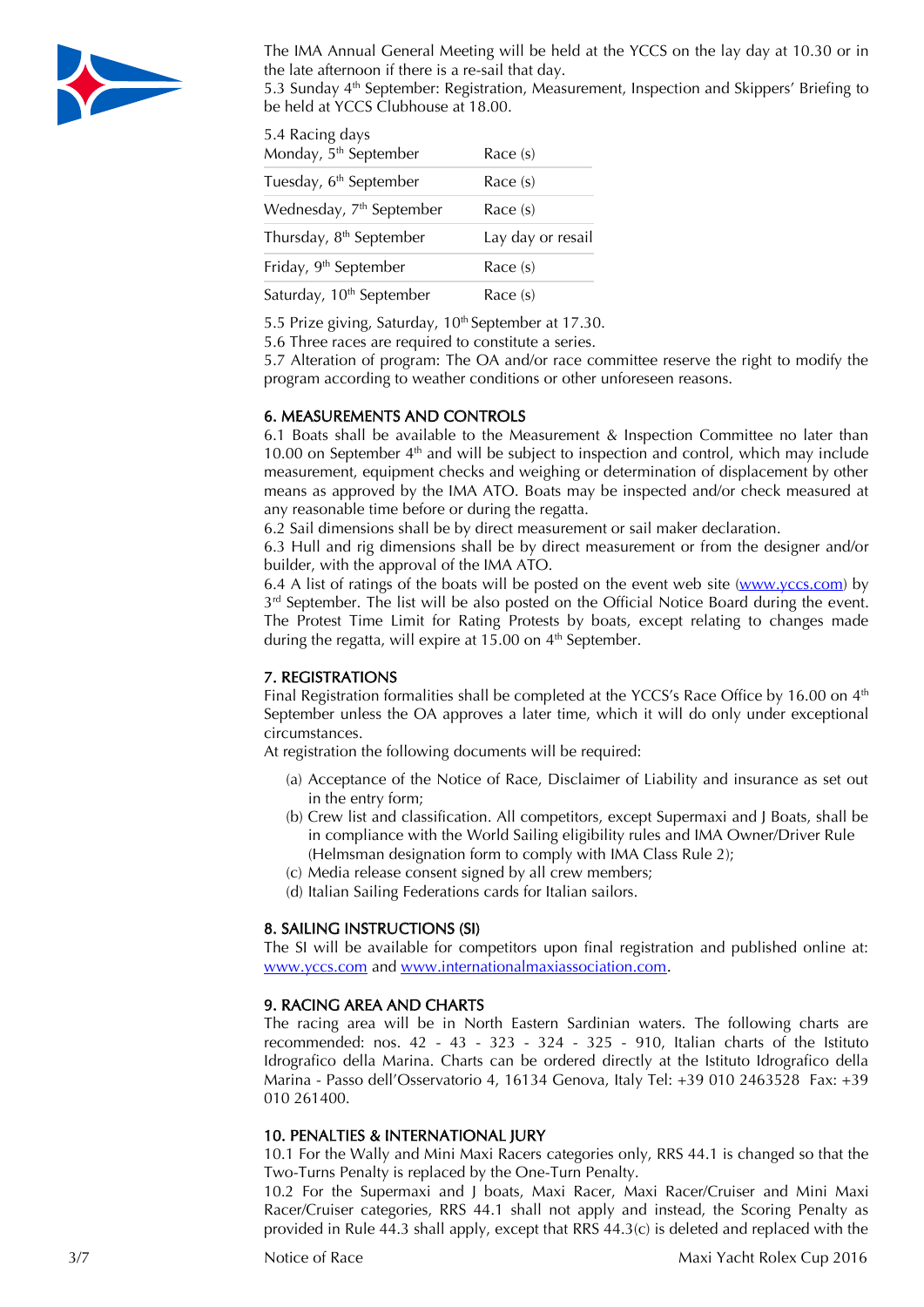

following: "44.3 (c). The elapsed time for a boat that takes a Scoring Penalty shall be the elapsed time she would have been allocated without that penalty increased by 2%. If she takes more than one Scoring Penalty in a race, her elapsed time will be increased by 2% for each Scoring Penalty taken. A boat takes a Scoring Penalty by complying with RRS 44.3(a) and (b). A yellow flag will be required."

10.3 Declaration of accepting any penalties shall be filed with the Race Office upon finishing within the protest time limits.

10.4 Protests will be heard by an International Jury whose ruling shall be final.

### 11. SCORING

11.1 The Low Point System RRS Appendix A shall apply except that one discard will be allowed if five or more races are sailed. Three races are required to constitute a series.

11.2 The categories in the Maxi Yacht Rolex Cup 2016 will be scored using the following rating rules:

| Supermaxi & J Boats:     | ORCsy                         |
|--------------------------|-------------------------------|
| Maxi Racer:              | IRC.                          |
| Maxi Racer/Cruiser:      | IRC.                          |
| Mini Maxi Racer/Cruiser: | IRC (and optional ORCi)       |
| Mini Maxi Racer          | IRC                           |
| Wally:                   | IRC/Wally Class Rules (6 & 7) |

#### 12. MOORINGS

12.1 The entry fee includes mooring fees from 10.00 on  $4<sup>th</sup>$  September to 10.00 on 11<sup>th</sup> September 2016, at Porto Cervo Marina or Port East provided that the completed entry form and entry fee are received by the YCCS Race Office before 21<sup>st</sup> July 2016.

12.2 Moorings are not guaranteed for late entries and mooring fees are not included with the entry fee.

12.3 The cost of electricity, water charges, tenders, as well as mooring fees for late entries or additional periods are not included in the entry fee and must be paid directly to the Marina Office. The mooring place for any additional period (before and/or after the event) may be at Porto Cervo Marina or East Dock (Porto Vecchio) and different from the mooring place assigned by the Marina in conjunction with the OA during the event. Assignment of moorings will be based on availability of moorings and characteristics of boats.

12.4 To reserve moorings prior and after the dates indicated in par.12.1 and for tenders, please send your mooring requirement to secretariat@yccs.it. The YCCS Race Office will to inform the Marina Harbour Master accordingly.

For further information about the marina services and price list please visit the Marina Porto Cervo web site: www.marinadiportocervo.it .

12.5 Local regulations require that all boats MUST inform the Harbourmaster's Office by radio on VHF Channel 9 when they first arrive in Porto Cervo and each time they leave or enter the Harbour thereafter. When moored, it is MANDATORY for all Participants to visit the Harbourmaster's Office to finalize their registration procedures.

### 13. RADIO COMMUNICATIONS

13.1 All boats shall be equipped with a Marine VHF transceiver capable of operating on VHF channel 9, 16 and 72.

13.2 RRS 41 is changed such that for safety purposes boat to boat communication is allowed and encouraged. A dedicated VHF channel shall be used for this purpose and will be advised at the briefing. Boats shall maintain a constant watch on the safety channel when sailing in or near the racing area.

#### 14. TROPHIES AND PRIZES

The following trophies and awards will be presented on Sunday, 10 September 2016:

- Maxi Yacht Rolex Cup and a Rolex Timepiece to the overall winner of each Category;
- Trophies for the  $2^{nd}$  and  $3^{rd}$  scored boats of each category;
- Commodore Alberini Perpetual Trophy;
- IMA Trophy for the highest placed IMA Member;
- YCCS Trophy for the highest placed YCCS Member;
- Additional trophies to the winner of any approved group within each category.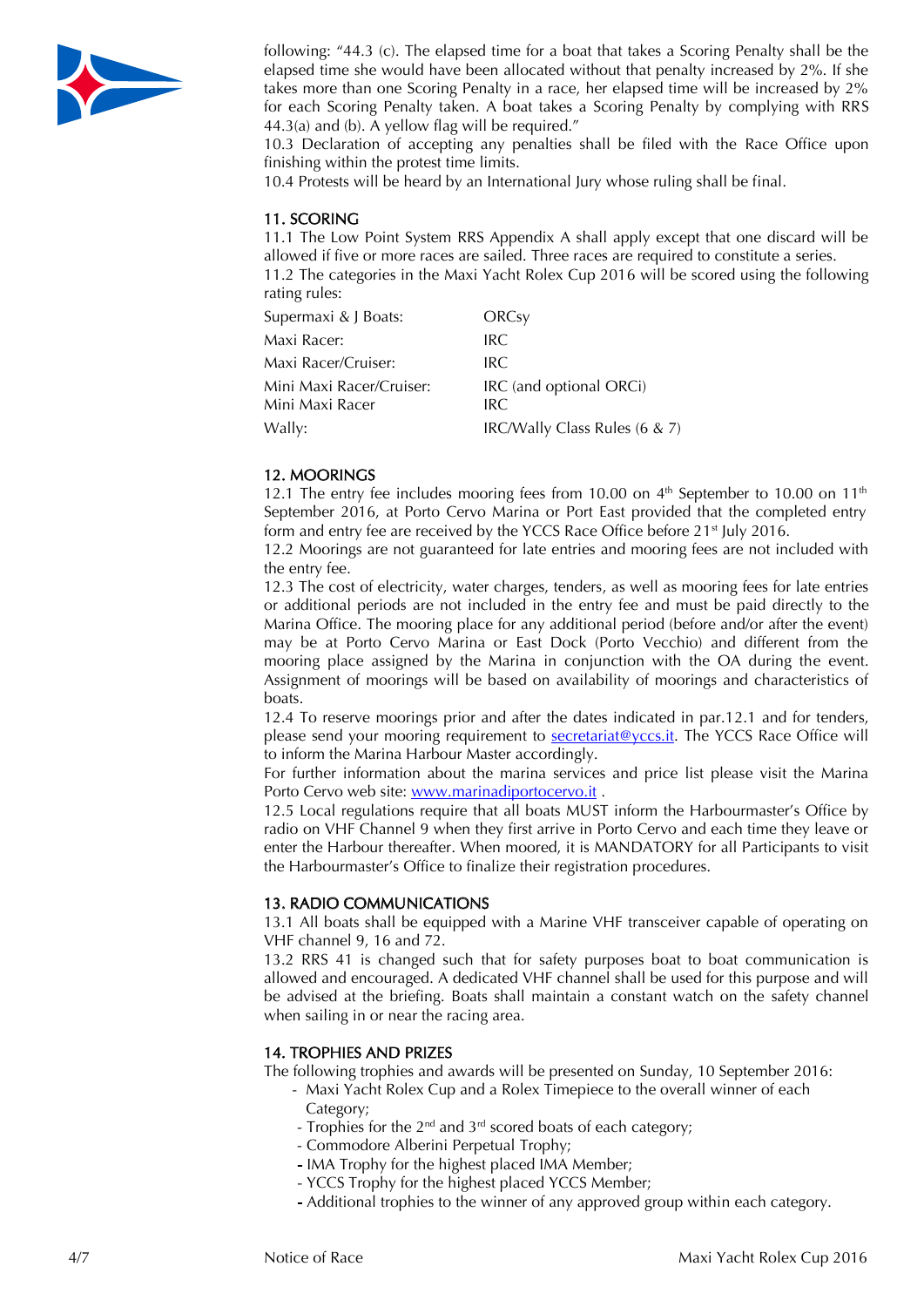

## 15. AMENDMENTS TO THIS NOTICE OF RACE

The OA reserves the right to amend this Notice of Race. Any amendments prior to  $4<sup>th</sup>$ September will be emailed to owners whose entries have been accepted. Amendments will also be posted on the official website (www.yccs.com). Amendments to this Notice of Race after September  $4<sup>th</sup>$  will be posted on the Official Notice Board, on the official website and copies will be available from the Race Office.

## 16. DISCLAIMER OF LIABILITY

16.1 Competitors agree to be bound by the World Sailing RRS 2013/2016, the SI and the NoR. Competitors agree that the sole and inescapable responsibility for the nautical qualities of any yacht participating in the Maxi Yacht Rolex Cup 2016, including her rigging, the safety equipment on board and the competence, behaviour and dress of her crew, is that of the Owner/Charterer of the yacht.

Competitors also agree to take any and all responsibility for all damages whatsoever caused to third persons or their belongings, to themselves or to their belongings, ashore and at sea as a consequence of their participation in the regatta, and hereby relieve from any responsibility, and agree to indemnify on a full indemnity basis and hold harmless, the OA, YCCS, IMA and its servants, agents and sponsors (in particular but not limited to ROLEX SA and affiliated companies) and their representatives in respect of any claim arising there from.

16.2 Competitors shall apply RRS Part 1 Fundamental Rule 4: "A boat is solely responsible for deciding whether or not to start or to continue racing".

16.3 In summary, competitors agree that the OA, YCCS, IMA its servants, agents and sponsors (in particular but not only ROLEX SA and affiliated companies) and their representatives have no responsibility for loss of life or injury to members or others, or for the loss of, or damage to any vessel or property.

16.4 As part of the registration process, each individual participating crew member will be required to sign a declaration accepting this disclaimer of liability.

### 17. MEDIA RELEASES

17.1 Competitors and crew members on the competing yachts grant, at no cost, YCCS, IMA, ROLEX SA and affiliated companies the absolute right and permission to use their name, voice, image, likeness, biographical material as well as representations of the boats in any media (being television, print and internet media), including video footage, for the sole purposes of advertising, promoting, reporting and disseminating information relating to ROLEX SA's involvement in sailing events, in particular the Maxi Yacht Rolex Cup ("the regatta"), and to the competitors and crew members' participation in such event.

Competitors and crew members on the competing yachts also grant, at no cost, ROLEX SA and affiliated companies, the absolute right and permission to use their name, image, likeness, biographical material as well as representations of the boats in the "Perpetual Spirit" magazine, edited by ROLEX SA.

Competitors and crew members' name, voice, image, likeness and biographical material shall not be used by ROLEX SA and affiliated companies in a way which constitutes an endorsement of ROLEX products by said competitors and crew members, unless the relevant competitor or crew member is engaged by ROLEX SA or affiliated companies to endorse ROLEX products or gives his/her prior written consent to such use.

17.2 As part of the registration process, each individual participating crew member will be required to sign a declaration accepting this waiver of rights.

### 18. INSURANCE

18.1 Each participating boat shall be insured with valid third party liability insurance with adequate cover taking into account the value of the boats racing and the measure of damages likely to arise in the event of an accident.

### 19. CONTACT DETAILS & FURTHER INFORMATION

#### YCCS Race Office:

Tel: +39 0789 902200 | Fax: +39 0789 91213 | Email: secretariat@yccs.it

and/or: IMA Race Secretary info@internationalmaxiassociation.com and/or: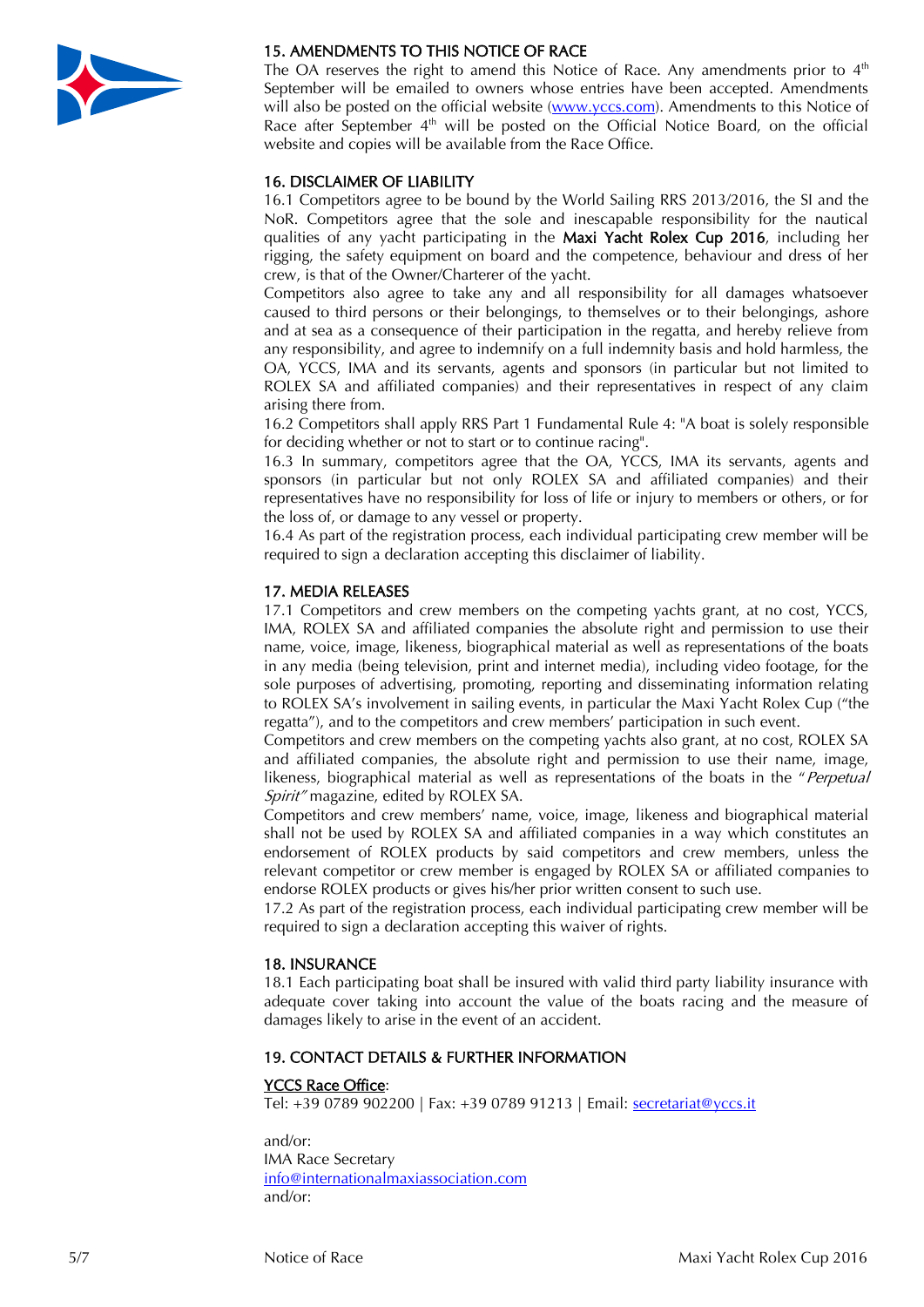

IMA Technical Office (ATO) technical@internationalmaxiassociation.com

Media representatives wishing to cover the event are requested to contact:

### YCCS Press Office

Tel. +39 0789 902200 | Fax +39 0789 91213|Email: pressoffice@yccs.it | web site: www.yccs.com

and/or:

### IMA Press Office

Tel. +39 345 8257605 | Email: communications@internationalmaxiassociation.com

#### 20. SOCIAL EVENTS

20.1 The preliminary social program for the event is as follows:

Sunday 4<sup>th</sup> September YCCS Welcome Reception

Wednesday 7<sup>th</sup> September IMA Dinner (by invitation)

Thursday 8<sup>th</sup> September Crew Party

Friday 9th September Rolex Dinner (by invitation)

Saturday 10<sup>th</sup> September Final Prize Giving

The final social program will be available to competitors upon final registration and published online www.yccs.com.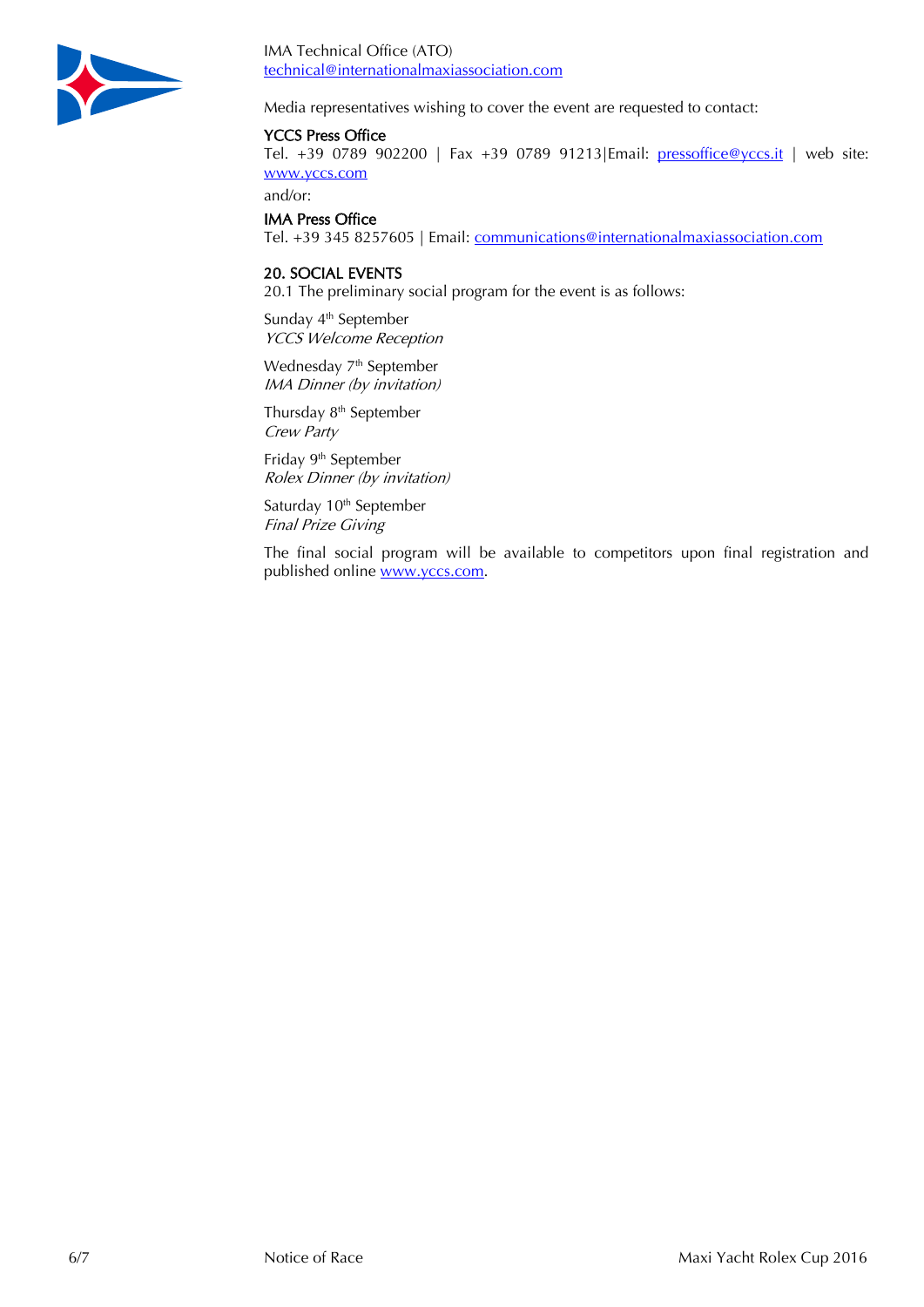

### About the Maxi Yacht Rolex Cup

Porto Cervo has been inextricably linked to maxi yachts for over 30 years: in 1980 the Yacht Club Costa Smeralda organized the first championship for the world's most spectacular yachts. Today the event, organized in collaboration with the International Maxi Association and with the support of title sponsor Rolex, gathers evermore impressive and technologically advance fleets for racing on the waters of the Costa Smeralda each September. Competing divisions range from the new Maxi 72 class, which compete for its World Championship during the event, to the Supermaxi division for yachts of over 30.5 metres.

#### PALMARES

- BUMBLEBEE (AUS)

- KIALOA IV (USA) 1983 KIALOA IV (USA
- BOOMERANG (USA)
- KIALOA V (USA) EMERAUDE (FRA)
- LONGOBARDA (ITA) - MATADOR 2 (USA) - CHALLENGE 93 (ITA)
- RROSE SELAVY (ITA)
- MORNING GLORY (GER)
- GENIE OF THE LAMP (BEL) SAYONARA (USA)
- RROSE SELAVY (ITA) MAGIC CARPET (FRA) ALDABRA (ITA)
- EDIMETRA VI (ITA) VAE VICTIS (LUX) UNFURLED (USA) -VIRTUELLE (FRA)
- ALEXIA (ARG) VIRIELLA (ITA) ADELA (USA) MAGIC CARPET (FRA) NAUTOR CHALLENGE
- ALFA ROMEO (NZ) WALLYÑO (UK) WHITEFIN (ITA) IDEA SAI (ITA
- PYEWACKET (USA) ALEXIA (ARG) MISTER A (ITA) ALEJANDRA (ITA)
- Y3K (GER) BLACK DRAGON (GBR) ADELA (USA) ALLSMOKE (GBR)
- ALFA ROMEO (NZL)- HETAIROS (CAY) ROMA (ITA) ATALANTA II (ITA)- MAGIC CARPET SQUARED (GBR)
- MORNING GLORY (GER)- RANGER (USA) J ONE (GBR) ATALANTA II (ITA)
- RAMBLER (USA) RANGER (CAY) MAGIC CARPET SQUARED (GBR)- NUMBERS (USA)
- Y3K (GER)- ALFA ROMEO (NZL)- RAN (GBR) WHISPER (IRL) ROMA (ITA) BEAU GESTE (HKG)-VELSHEDA (GBR)
- RAN (GBR)- Y3K (GER) HETAIROS (CAY) -RANGER (CAY) DSK (ITA) ESIMIT EUROPA 2 (SLO)
- RAN 2 (GBR) Y3K (GER) DSK (ITA) -HIGHLAND FLING (MON )- NILAYA (GBR)
- BELLA MENTE (USA)- MAGIC CARPET 2 (GBR) AEGIR (GBR) ESIMIT EUROPA 2 (SLO) NILAYA (GBR)
- RÁN 2 (GBR) J ONE (GBR) ALTAIR (ITA) NILAYA (GBR) AEGIR (GBR)
- ALEGRE (GBR) MAGIC CARPET3 (GBR) LUPA OF LONDON (GBR) FIREFLY (NED) LIONHEAR (NED)
- BELLA MENTE (USA) OPEN SEASON (GBR) H2O (ITA) SUPERNIKKA (ITA) INOUI ( SUI) WINDFALL (IRL)





ludi Official partner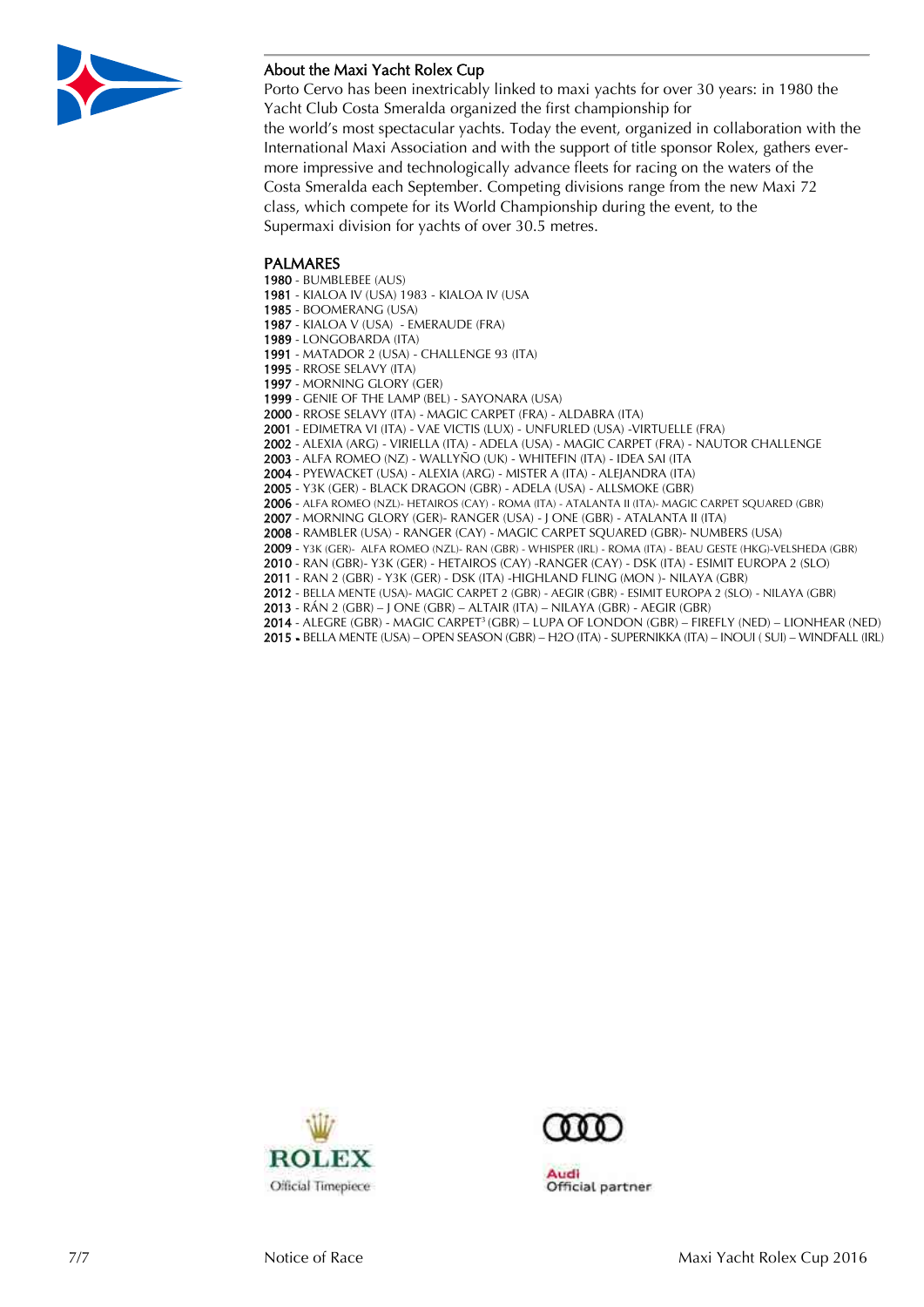

YACHT CLUB COSTA SMERALDA